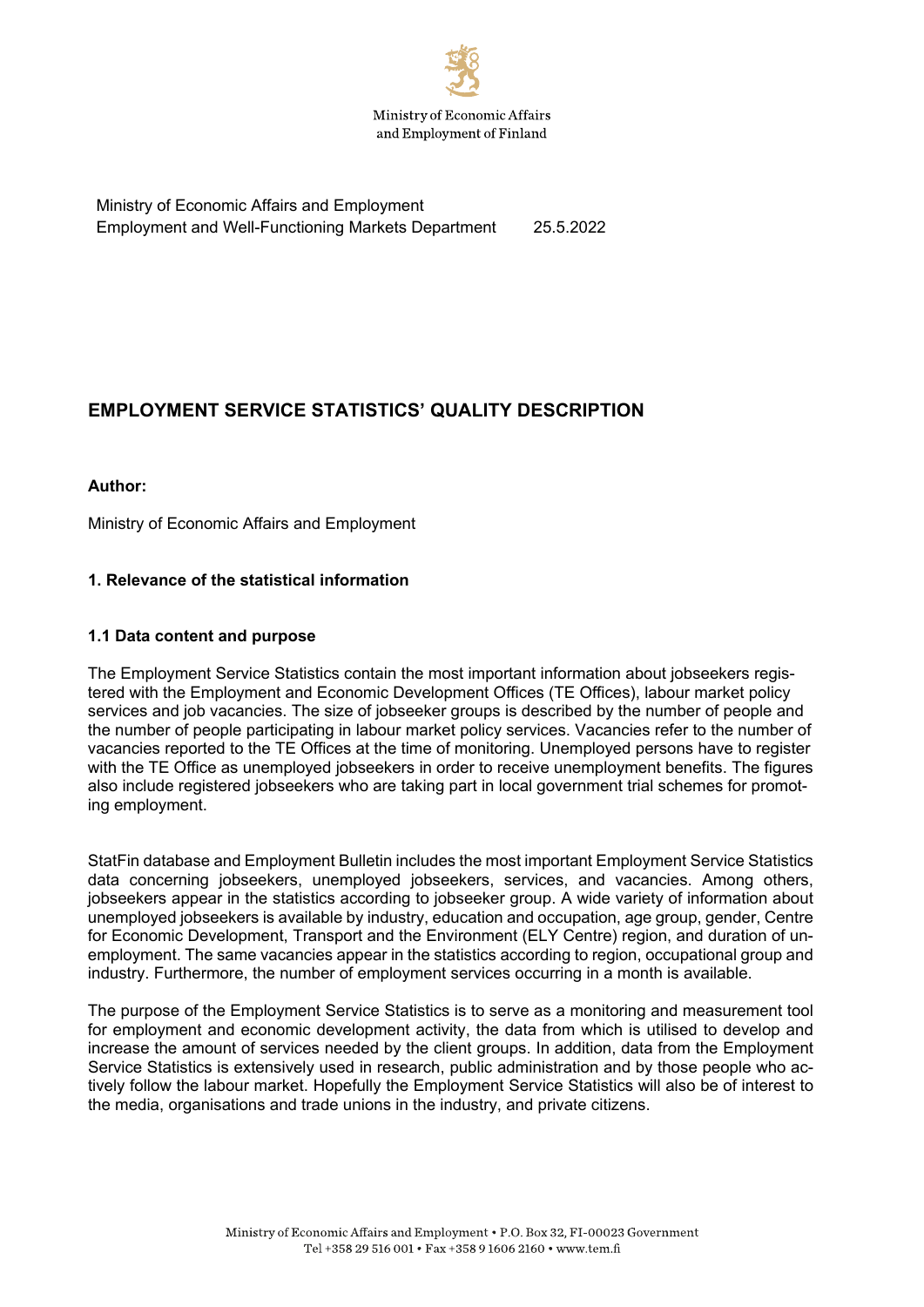# **1.2 Concepts, classifications and material of the Statistics**

# **1.2.1 Material:**

The material for the Employment Service Statistics is derived entirely from the TE Offices' client service system.

# **1.2.2 Concepts:**

# **1.2.2.1 Registered jobseekers**

In the Employment Service Statistics, a jobseeker is considered to be a person who registers as a jobseeker with the TE Office. Jobseekers are divided into the following groups on the basis of their employment situation:

# **00 = employed through employment services**

A job-seeker is classified as having been "employed through employment services" if his/her employer is granted pay subsidy or if a government departments or agencies have been allocated funds for covering the employment costs resulting from hiring the job-seeker (those employed by the State).

This category also includes job-seekers who have become entrepreneurs and received a start-up grant.

#### **01 = employed in the general labour market**

A jobseeker in full-time work is considered to be employed in the open labour market. Full-time work refers to work where the working time exceeds 80 per cent of the maximum working time of a fulltime employee applicable in the sector. Persons who temporarily absent from the workplace due to illness, holiday, labour disputes, poor weather, broken down equipment or any other such reason are also classified as employed in the general labour market.

People hired as job alternation substitutes belong to this category, if their job application is valid.

# **02 = unemployed**

A job-seeker is categorised as "unemployed" if he/she does not have an employment relationship, does not work full-time as an entrepreneur or self-employed worker as referred in Chapter 2 of the Act on Unemployment Security and is not a full-time student as referred in Chapter 2 of said act.

Employed persons are also considered unemployed if they are fully laid off (03).

Full-time school children and students are not considered unemployed, even during holidays.

#### **03 = laid off**

A job-seeker is categorised as "laid off" if he/she has been fully laid off without pay by his/her employer for a limited or indefinite period.

The labour market position of fully laid off employees (03) places in them in the *unemployed* category.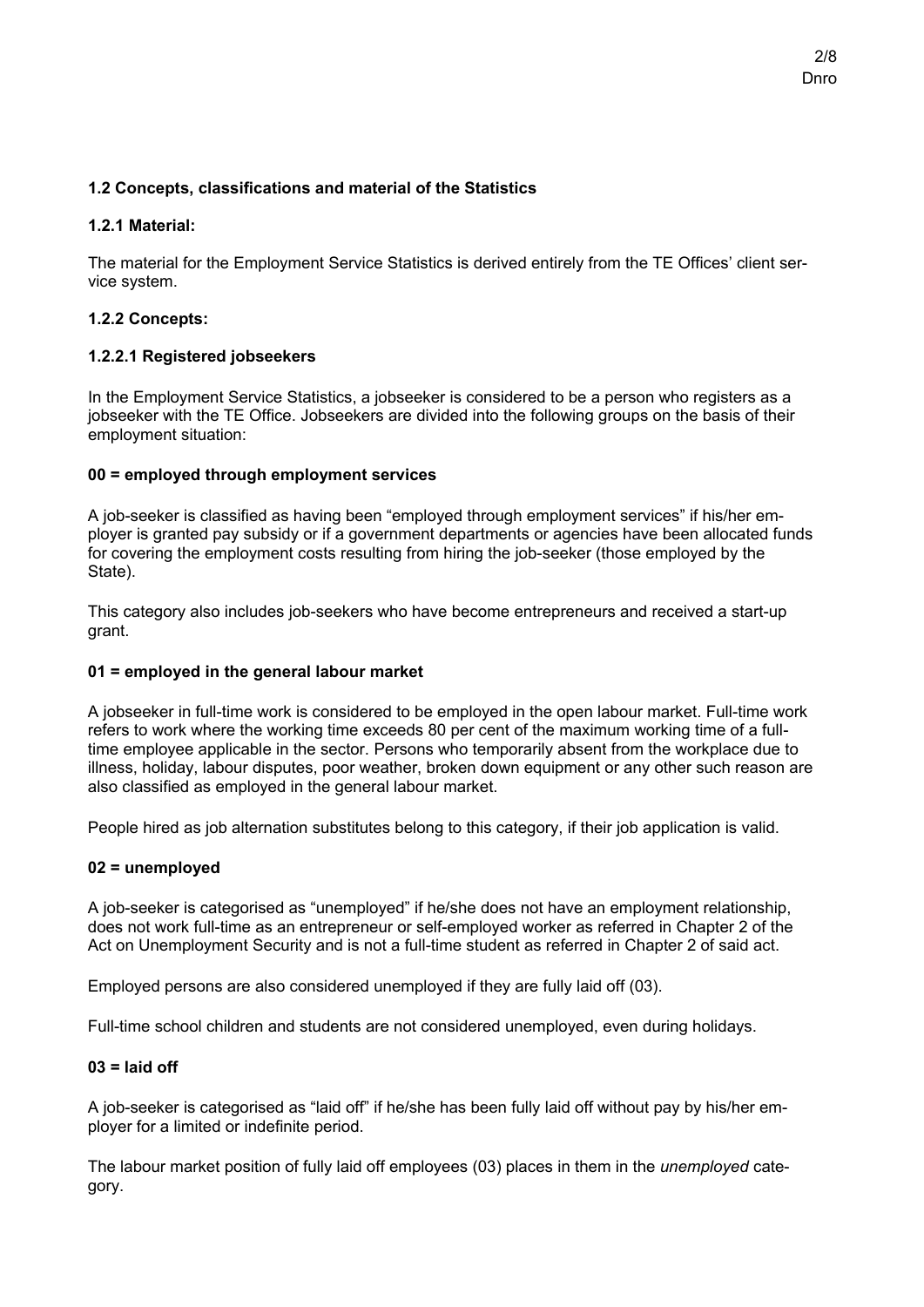#### **04 = on reduced working week**

A person is "on reduced working week" if the employer has shortened his/her weekly working time and he/she is not paid for the time that has been reduced. Also those employees who have been laid off by reducing their weekly or daily working time belong to this category.

However, if a job-seeker has originally agreed with the employer that his/her work is part-time work (e.g. half-time work), he/she belongs to the "employed in the general labour market" category (01) rather than this one.

#### **05 = outside the labour force**

A job-seeker is considered "outside the labour force" if he/she meets the criteria of unemployment, but the employment situation code 02 is not appropriate, on the grounds of the person's situation. This category includes persons who have reported as job-seekers but who can only accept employment or participate in services after a fixed period of time due to situations such as imprisonment, long-term hospital treatment and obligatory military service.

This category also includes persons who are absent from the workplace for a long time, for example due to parental leave or child-care leave.

#### **06 = on unemployment pension**

A job-seeker is categorised as being "on unemployment pension" if there a written decision has been issued granting him/her unemployment pension. Job-seeking has not come to an end. Only the earlier code (02) is changed.

#### **07 = in services promoting employment**

This code is used for people participating in job-seeking training, career training, work/training trials or rehabilitating work activities.

#### **08 = in training**

Job-seekers are categorised as being "in training" if they are full-time schoolchildren or students. This category also includes those in labour market training, those engaged in self-motivated studies supported by unemployment benefit and those engaged in self-motivated studies supported by integration support, as referred to in Act on the promotion of integration of immigrants (*laki kotoutumisen edistämisestä*, 1386/2010).

#### **09 = part-time work**

A jobseeker, who is in a contractual or public-service employment relationship of at least two weeks where the working time does not exceed 80 per cent of the maximum working time of a full-time employee applicable in the sector, is registered as a person in part-time work.

A jobseeker, who has been guaranteed a certain amount of working hours based on a variable working hours contract of at least two weeks, and on the basis of these guaranteed working hours the working time does not exceed 80% of the maximum working time of a full-time employee applicable in the sector, is also registered as a person in part-time work.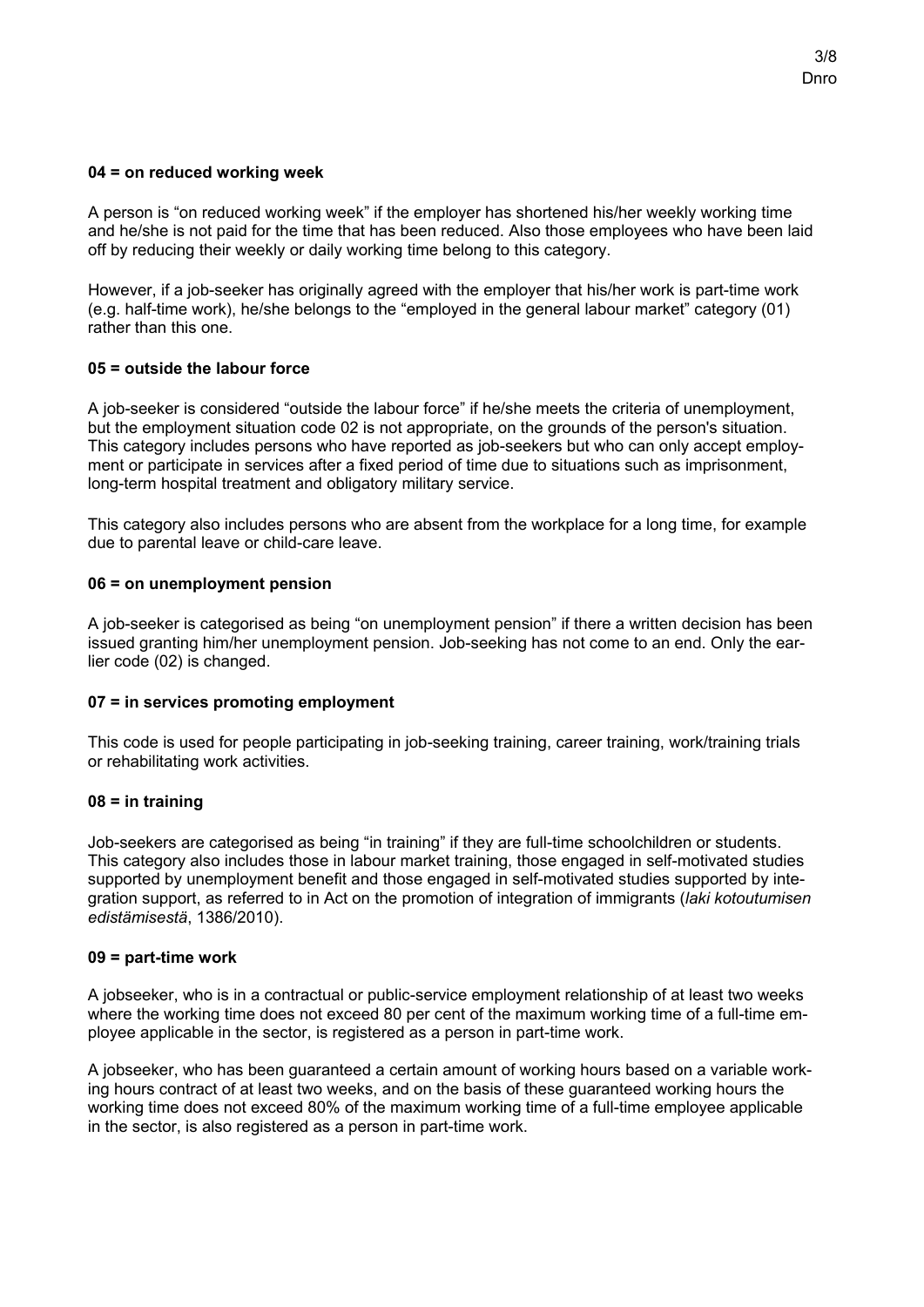The labour market position of those participating in services promoting employment (07) and those in training (08) places them *outside the labour force*. The same applies to those on unemployment pension (06).

The labour market position of those who are employed through employment services (00), in the general labour market (01), on reduced working week (04) or in part-time work (09) is considered to be *employed*.

#### **1.2.2.2 Services**

The employment and economic development administration uses **services** to increase the effectiveness of labour market activities and to support work placement and professional skill. Services that break unemployment, and are therefore included in the activation rate, are reported in the Employment Bulletin and on this website.

**Placements** include pay subsidies, employment at government agencies and institutes, and start-up grants. Pay subsidy is money granted to an employer to hire an unemployed person. The subsidy is discretionary; eligibility for the subsidy is assessed on a case-specific basis. Wage-subsidised work must support the employment of unemployed job-seekers on the open labour market. Pay subsidy is granted for work performed on an employment contract or for apprenticeship training.

A start-up grant can be issued to unemployed job-seekers and for non-unemployed persons who leave paid work, studies or domestic work, among other activities, in order to become full-time entrepreneurs. Before granting a start-up grant, the Ministry of Economic Affairs and Employment investigates whether entrepreneurship is a suitable employment option for the applicant.

**Traineeship/preparatory training for working life** A TE Office can assign a young labour market subsidy recipient without vocational education to a traineeship at a workplace, in order to familiarise him/her with working life. Preparatory training for working life is a measure equivalent to a traineeship, intended for persons older than 25, with a vocational education or who are eligible for the basic unemployment allowance or earnings-related allowance. They can be assigned to traineeships or coaching for working life in the service of the state, municipalities, municipal authorities, other communities, foundations or private entrepreneurs. From the beginning of 2013, these services will no longer be available.

**Trials** include work and training trials. A work trial is a service organised for a private customer at a workplace, without an employment relationship. The purpose of a work trial is to investigate the vocational choice and career options of a private customer, or to support his/her return to the labour market. This also helps him/her to confirm whether they are interested in the sector or profession. Through training trials, private customers try out studying a subject within a suitable institution, in order to test their suitability for the field in question and their ability to study in the institute in question. The customer's ability to work and function is assessed in from the viewpoint of choosing a field of education and ability to work within that field.

**Labour market training** is training funded by the employment and the economy administration. It is primarily designed for unemployed job-seekers and persons under threat of unemployment. The aim of such training is to provide such people with professional skills for working life. This training is intended for people older than 20 and is arranged at vocational adult education centres and other vocational institutes and universities. It can also be arranged by private training providers.

**Training** includes job-seeking and career training. The purpose of job-seeking training is to support and guide a private customer in seeking employment. Career training supports and helps such customers to identify their vocational and career options, to apply for vocational education and to develop their capacity for work. Career training can also be focused on a certain career. In every case, the purpose of job-seeking and career training is to support customers in finding a job or vocational education.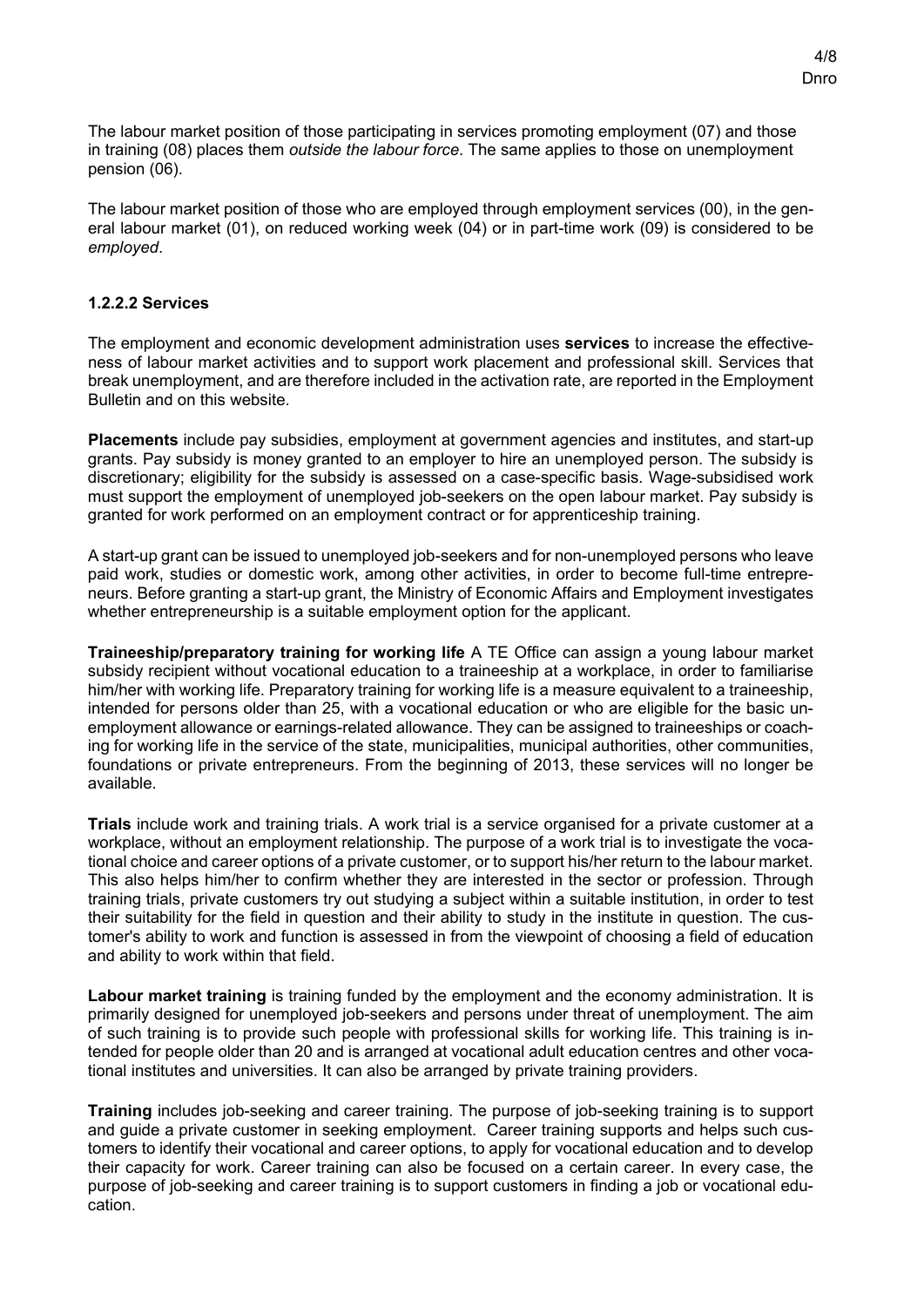**Job alternation leave** is an arrangement by which an employee is released for a certain period from the tasks involved in the service relationship, in accordance with a job alternation agreement he/she has signed with his/her employer. The employer simultaneously commits to hiring someone who is registered with a TE Office as an unemployed jobseeker (=job alteration substitute) for a corresponding period.

**Rehabilitative work activities** are intended for the long-term unemployed, with the purpose of improving their possibilities to find employment and enhancing their life management skills. Their organisation is based on an activation plan which the TE Office and the municipality's social welfare services prepare together with the unemployed person. Municipalities are responsible for organising rehabilitative work activities for people with a long unemployment history and who are receiving labour market support or social support.

**Self-motivated studies** supported by unemployment benefit are available for job-seekers who are at least 25 years old. The TE Office must recognise the job-seeker's need for education and be of the opinion that the education in question will improve his/her professional skills and abilities on the labour market. Unemployment benefits are payable to full-time students only.

# **1.2.2.3 Job vacancy**

The Employment Service Statistics include the job vacancies that the employer has reported to be filled via the TE Office.

**All vacancies during a month** include vacancies that have been open in the TE office during the month.

**New vacancies during a month** include vacancies that have been announced open by the employer during the month.

**Vacancies filled during a month** include vacancies that have been filled during the month.

**Jobs vacant at the end of month** include vacancies that are still open in the TE office at the end of month = the last weekday of the month.

#### **1.2.3 Classifications**

Jobseekers: education, industry, occupation, age group, gender, duration of unemployment, activity prior to job seeking, reason for terminating job seeking. Regional classification: Municipality, Subregional units, Regions, Centre for Economic Development, Transport and the Environment (ELY Centre) and Employment and Economic Development Office (TE Office).

: region, participants: age group, gender, duration of previous unemployment, placement after the service, duration of service.

Job vacancy: monthly new/all/filled/filled with a TE Office applicant during the month, those still vacant at the end of the month. Classification: duration of vacancy, occupation, industry, region.

#### **2. Methodological description**

Data about jobseekers, services and vacancies are transferred on a monthly basis from the Employment and Economic Development Administration's individual-level client service register to the Employment Service Statistics system's individual database, from where the actual statistics tables are created according to certain classifiers and variables. The overview statistics for a single month include the persons that meet certain conditions that are in the register on the last weekday of the month in question. The monthly review statistics include all persons that meet the definitions of the table in question during that month, for example, unemployed jobseekers. The statistics for a period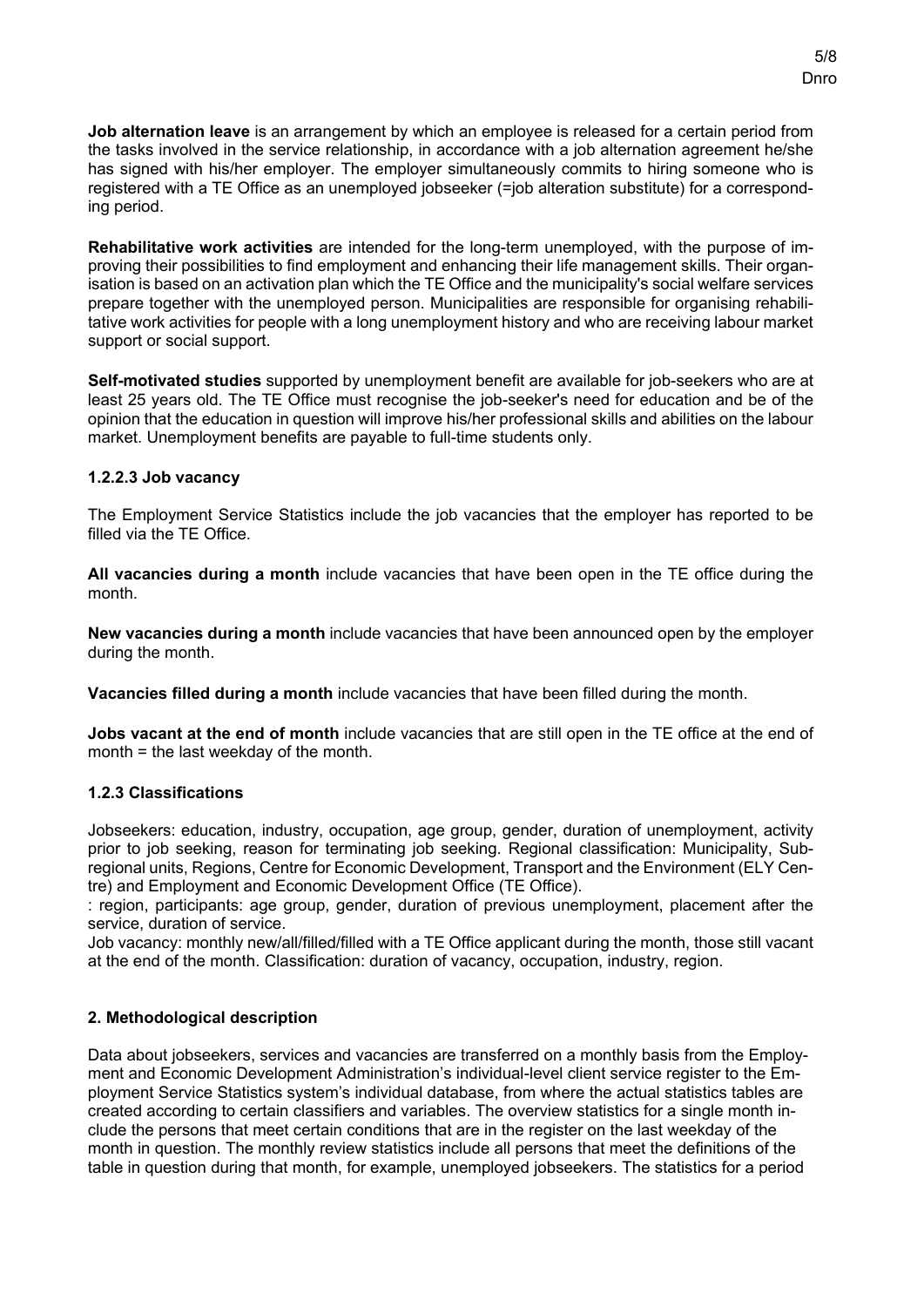longer (four months, six months and annual statistics) than one month generally include all the persons that meet the conditions or the vacancies for that period, with the exception of separately calculated annual averages, which are based on the average of monthly data.

The Employment Service Statistics monthly release includes data that describe the situation on the last weekday of that month as well as monthly review data that describe the total number of people that belong to a certain group during the month (for example, unemployed jobseekers).

### **3. Correctness and accuracy of data**

The Employment Service Statistics are entirely based on register data, which is transferred monthly from the Employment and Economic Development Administration's client service system. Thus all the data in the Statistics is register-based and completely dependent on the entries in the client register system. The system is a system intended for the registration of a broad range of clients and various TE Office services, in which the primary purpose is not to produce data for the Statistics system. Sometimes data entered in register is updated after the statistical month has ended, in which case extracting individual statistics from the statistics system at a certain time can be important. For example, annual statistics are created again after the end of the statistical month in order to ensure that the data is as comprehensive and complete as possible for the statistical year in question.

In order to ensure the correctness of the data in the statistics system, the statistical data is spot checked before its release, thus making it possible to correct any errors in the statistical tables before they are released. In addition, consistency between the statistics system and the client register and variables is ensured through cooperation between the experts responsible for the statistics, client register and the substance issues in question.

### **4. Timeliness and promptness of published data**

The monthly data is ready three weeks after the end of the statistics month. At the end of each year, a release date is specified for the monthly statistics and the Employment Bulletin so that the schedule shows the precise release date for the next year's monthly releases. The release schedule is maintained on the Ministry of Economic Affairs and Employment website at: [http://www.tem.fi/en/release](http://www.tem.fi/en/release-dates-of-statistics-and-description-and-quality-description)[dates-of-statistics-and-description-and-quality-description](http://www.tem.fi/en/release-dates-of-statistics-and-description-and-quality-description)

The Employment Service Statistics' 4-month and quarterly statistics are also released three weeks after the end of the statistics month. The 6-month and annual statistics are released 4-8 weeks after the end of the statistics month in question.

# **5. Accessibility and transparency/clarity of data**

The key data contained in the Employment Service Statistics is published monthly in the Employment Bulletin in the ministry's website. The most important Employment Service Statistics data is also in Statistics Finland's Labour Force Survey and the Ministry of Economic Affairs and Employment's joint release. In addition, the time series containing the most important monthly are available on the Ministry of Economic Affairs and Employment's website at: [http://www.tem.fi/en/employment-bulletin-and-em](http://www.tem.fi/en/employment-bulletin-and-employment-service-statistics)[ployment-service-statistics](http://www.tem.fi/en/employment-bulletin-and-employment-service-statistics)

Furthermore, Employment Service Statistics data is published in three-four Statistics Bulletins each year.

The most important time series of the Employment Service Statistics are presented in the Ministry of Economic Affairs and Employment's Finnish Labour Review, which is published four times a year. The time series' include long lists of annual averages and the averages of the most recent quarters. The Finnish Labour Review is widely distributed in print form and is also available on the Ministry of Economic Affairs and Employment's website.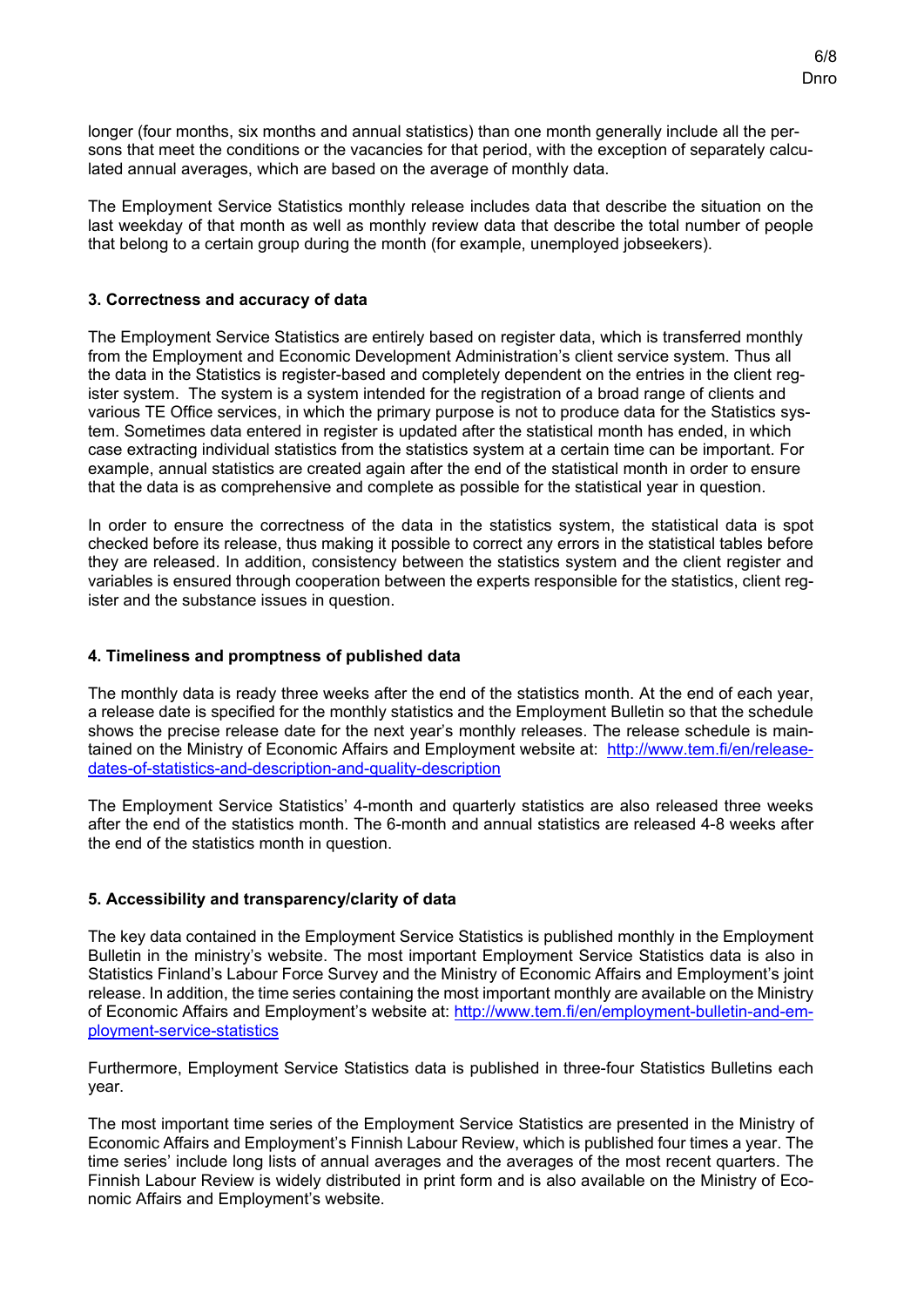The Ministry of Economic Affairs and Employment's Employment Bulletin, Statistics Bulletins, and Finnish Labour Review are available in PDF format on the Ministry website.

Basic data of the Employment Service Statistics since year 2006 is available in the StatFin –database in address:<https://statfin.stat.fi/PxWeb/pxweb/en/StatFin/>

More detailed information about the Employment Service Statistics is available from the Ministry of Economic Affairs and Employment's Employment and Well-Functioning Markets Department.

# **6. Comparability of statistics**

The Statistics utilise classifications that are in general use. In addition to the Employment Service Statistics, Statistics Finland also compiles and publishes statistics on unemployment and job vacancies. The Employment Service Statistics are register-based, with definitions that are based on legislation and administrative provisions while Statistics Finland's Labour Force Survey is based on sampling and observes internationally agreed practices and definitions. Thus the content of these statistics are not comparable. The differences between the Employment Service Statistics and the Labour Force Survey are described in the following report: https://www.tilastokeskus.fi/til/tyti/tyti 2019-09-[13\\_men\\_001\\_en.html](https://www.tilastokeskus.fi/til/tyti/tyti_2019-09-13_men_001_en.html)

The register-based Employment Service Statistics are also not comparable with similar register-based statistics in other countries due to the country-specific differences in national methods and definitions. However, EU Commission collects and publishes the registered unemployment figures for EU member States on an annual basis in its Labour Market Policy database (LMP database) as reference data, both on its website and in the publications of the actual database.

#### **7. Coherence and consistency/uniformity**

The Social Insurance Institution of Finland (Kela) and the Financial Supervisory Authority (FIN-FSA) publish statistics on the payment of unemployment-related benefits. The data in the Employment Service Statistics includes jobseekers registered with the Employment and Economic Development Administration, participants in services and reported job vacancies. Statistics Finland's Labour Force Survey is based on sampling and international agreements. Thus, each set of statistics has its own purpose in monitoring the development of unemployment and labour market policy. The Kela and FIN-FSA data take the payment of benefits into account in terms of how many people receive benefits and how much of each active or passive benefit is paid.

In contrast, the Ministry of Economic Affairs and Employment's Employment Service Statistics and Statistics Finland's Labour Force Survey are derived from personal information that meets the definitions set for the statistics. The Employment Service Statistics include the number of persons registered in the client register, the number of persons participating in services, and the vacancies reported to the TE Offices. For example, the Employment Service Statistics include all unemployed jobseekers regardless of whether they are entitled to unemployment benefits. The Kela and Fin-FSA statistics only include those to whom, for example, unemployment benefits have been paid rather than all unemployed persons. The Employment Service Statistics include numbers data concerning the persons that have participated in Labour Administration services, but it does not include data on the costs or amount of euros involved in such services. Cost data is monitored in the Ministry of Economic Affairs and Employment's economic systems. However, the personal statistics and cost data for services are available together in the Labour Market Policy database, where the personal and euro data is combined by service. The Labour Market Policy database is a comprehensive database for EU Member Countries (+Norway) administered by EU Commission. It includes the labour market policy services for all Member Countries along with extensive statistical data and descriptions.